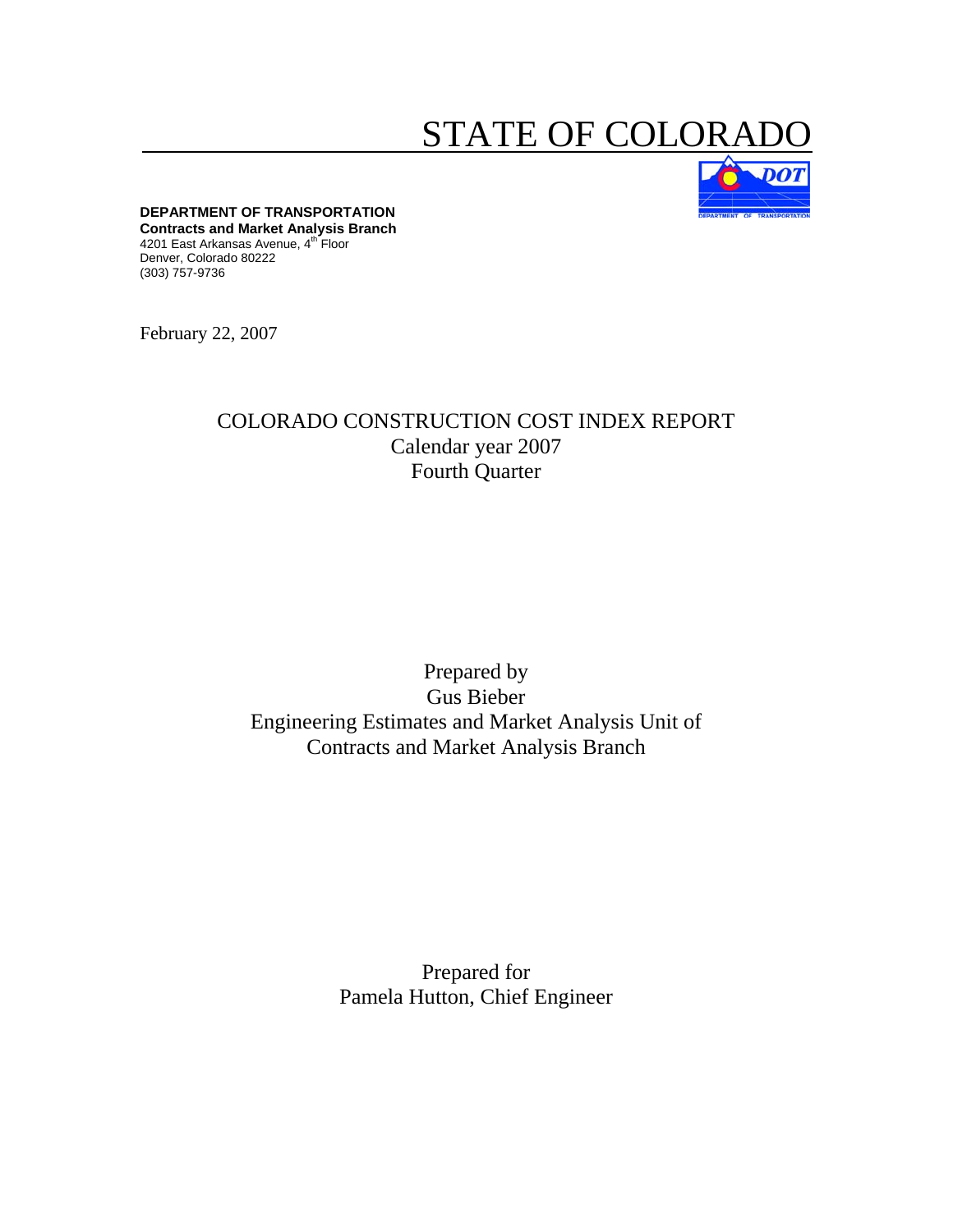# STATE OF COLORA



#### **DEPARTMENT OF TRANSPORTATION**

**Contracts and Market Analysis Branch**  4201 East Arkansas Avenue, 4th Floor Denver, Colorado 80222 (303) 757-9736

#### SUMMARY

#### CONSTRUCTION COST INDEX FOR SELECTED HIGHWAY CONSTRUCTION ITEMS

#### 4th QUARTER ENDING December 31, 2007

| Index for 2007 (entire year) | 271.1 |
|------------------------------|-------|
| Index for 2006 (entire year) | 255.5 |
| Point change                 | 15.6  |
| Percent change               | 6.1%  |

NOTE: All information shown in this publication was assembled using 1987 as the base year.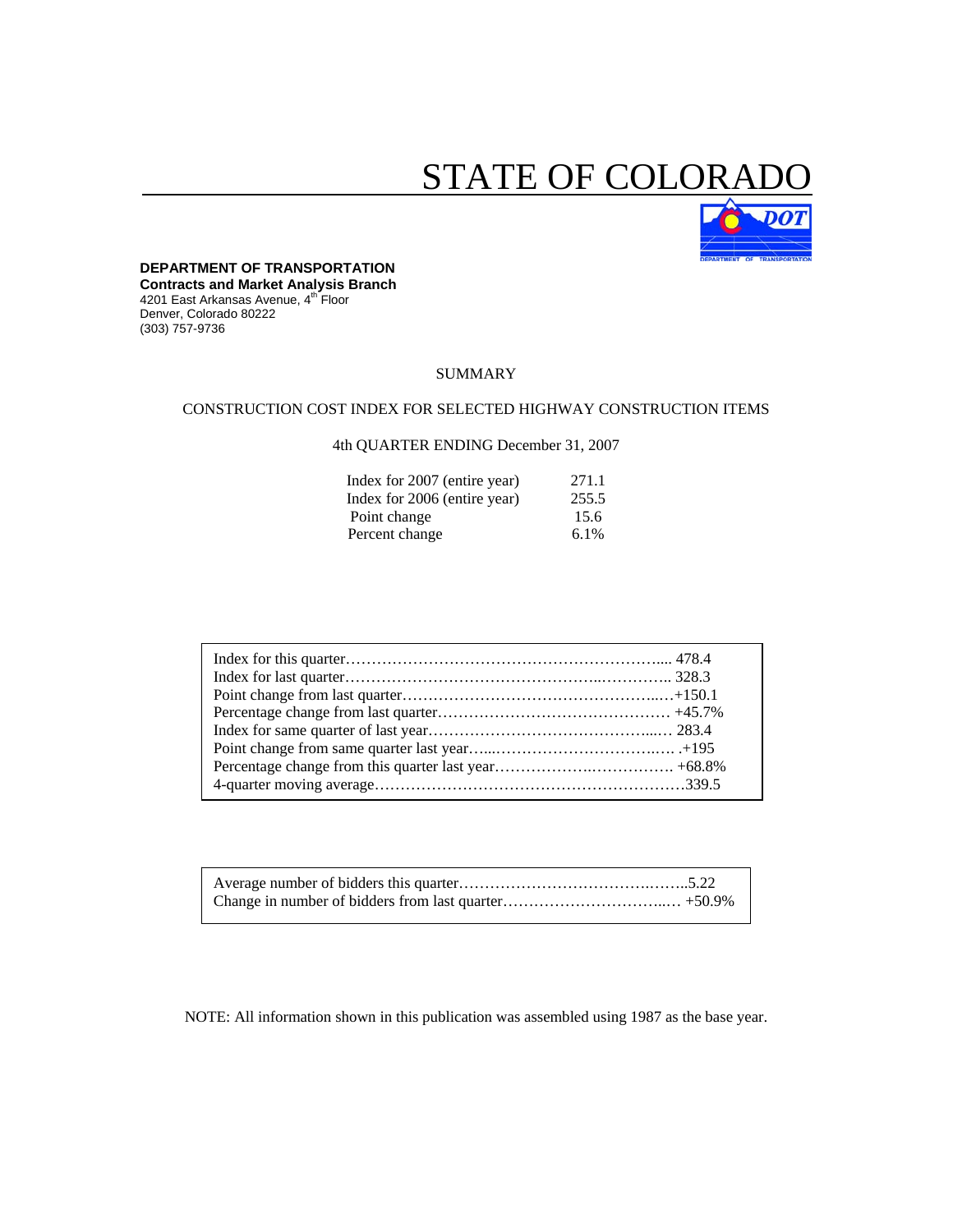## Summary Report for all the projects awarded betwee 10/1/2007 And 12/31/2007

| <b>Project Amount</b>            | <b>No. of Projects</b> | <b>No. of Bidders</b> | <b>Total Contract Amt. Avg. # of Bids</b> |     |  |  |
|----------------------------------|------------------------|-----------------------|-------------------------------------------|-----|--|--|
| \$0.00 to \$49,999.99            | 0                      |                       |                                           |     |  |  |
| \$50,000.00 to \$99,999.99       | $\Omega$               |                       |                                           |     |  |  |
| \$100,000.00 to \$249,999.99     | 3                      | 11                    | \$539,470.84                              | 3.7 |  |  |
| \$250,000.00 to \$499,999.99     | 3                      | 17                    | \$1,215,028.67                            | 5.7 |  |  |
| \$500,000.00 to \$999,999.99     | 9                      | 48                    | \$6,183,906.10                            | 5.3 |  |  |
| 1,000,000.00 to \$2,499,999.99   | 1                      | 4                     | \$1,489,425.73                            | 4.0 |  |  |
| 2,500,000.00 to \$4,999,999.99   | 6                      | 34                    | \$22,350,505.49                           | 5.7 |  |  |
| 5,000,000.00 to \$9,999,999.99   | 1                      | 6                     | \$6,695,038.60                            | 6.0 |  |  |
| 10,000,000.00 to \$19,999,999.99 | $\mathbf{0}$           |                       |                                           |     |  |  |
| 20,000,000.00 to \$49,499,999.99 | $\mathbf{0}$           |                       |                                           |     |  |  |
| 50,000,000.00 or Greater         | 0                      |                       |                                           |     |  |  |
| <b>Total</b>                     | 23                     | 120                   | \$38,473,375.43                           |     |  |  |

|  | The number of bidders on all projects awards during this period averaged 5.22 bidders per contract.      |
|--|----------------------------------------------------------------------------------------------------------|
|  | Average cost per project is \$1,256,947.17 (avg. cci 1994=118.8 / avg. cci 1998 =158.1) in 1994 dollars. |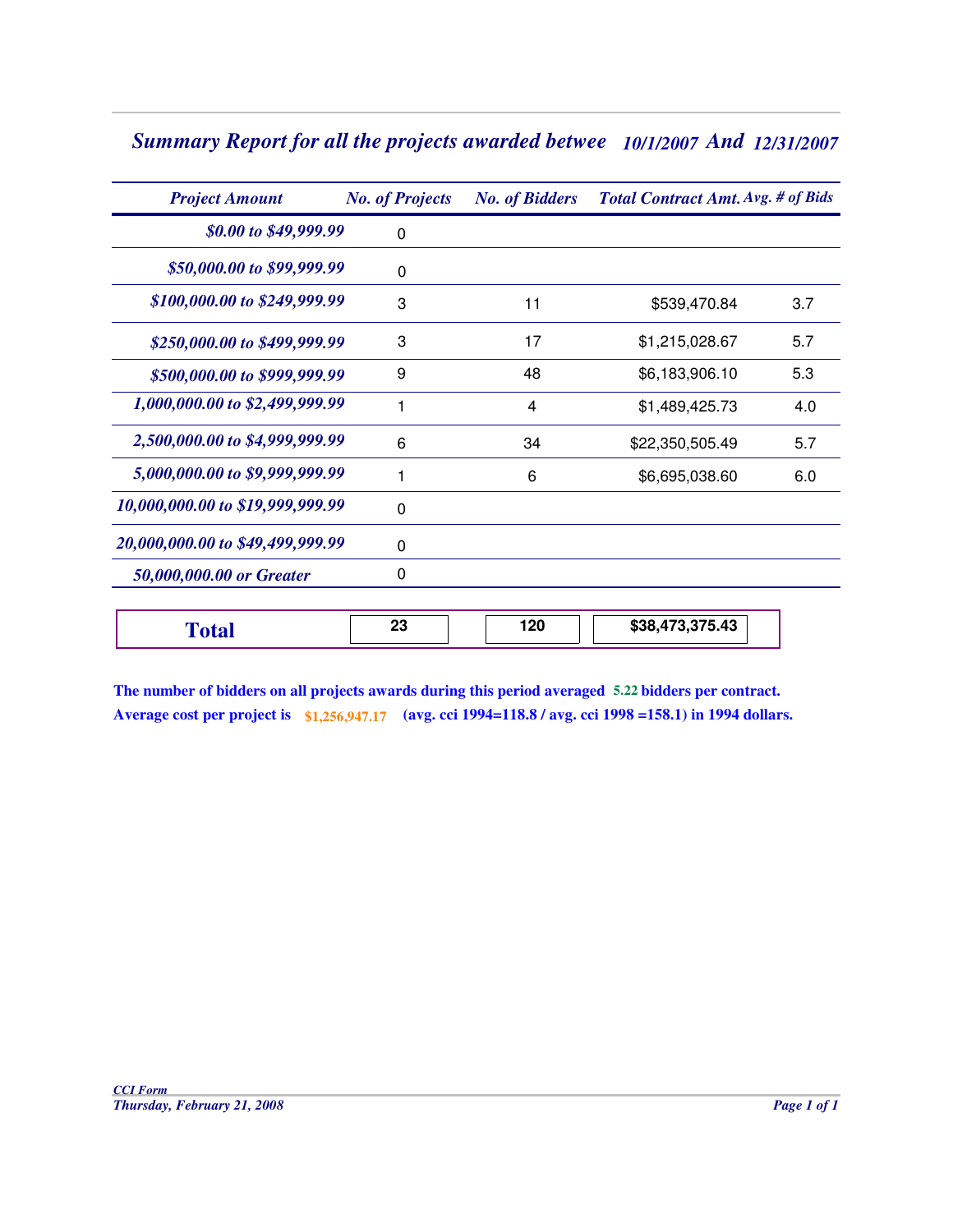## Summary Report for all the projects awarded betwee 1/1/2007 And 12/31/2007

| <b>Project Amount</b>            | <b>No. of Projects</b> | <b>No. of Bidders</b> | Total Contract Amt. Avg. # of Bids |     |  |  |  |
|----------------------------------|------------------------|-----------------------|------------------------------------|-----|--|--|--|
| \$0.00 to \$49,999.99            | 0                      |                       |                                    |     |  |  |  |
| \$50,000.00 to \$99,999.99       | 1                      | 3                     | \$62,720.00                        | 3.0 |  |  |  |
| \$100,000.00 to \$249,999.99     | 12                     | 51                    | \$2,264,504.95                     | 4.3 |  |  |  |
| \$250,000.00 to \$499,999.99     | 26                     | 113                   | \$10,482,356.20                    | 4.3 |  |  |  |
| \$500,000.00 to \$999,999.99     | 29                     | 122                   | \$20,806,211.67                    | 4.2 |  |  |  |
| 1,000,000.00 to \$2,499,999.99   | 31                     | 125                   | \$50,708,509.12                    | 4.0 |  |  |  |
| 2,500,000.00 to \$4,999,999.99   | 30                     | 140                   | \$103,606,525.61                   | 4.7 |  |  |  |
| 5,000,000.00 to \$9,999,999.99   | 14                     | 63                    | \$96,235,902.71                    | 4.5 |  |  |  |
| 10,000,000.00 to \$19,999,999.99 | 0                      |                       |                                    |     |  |  |  |
| 20,000,000.00 to \$49,499,999.99 | 2                      | 6                     | \$76,316,038.57                    | 3.0 |  |  |  |
| 50,000,000.00 or Greater         | 0                      |                       |                                    |     |  |  |  |
| <b>Total</b>                     | 145                    | 623                   | \$360,482,768.83                   |     |  |  |  |

**The number of bidders on all projects awards during this period averaged 4.30 bidders per contract. Average cost per project is \$1,868,104.12 (avg. cci 1994=118.8 / avg. cci 1998 =158.1) in 1994 dollars.**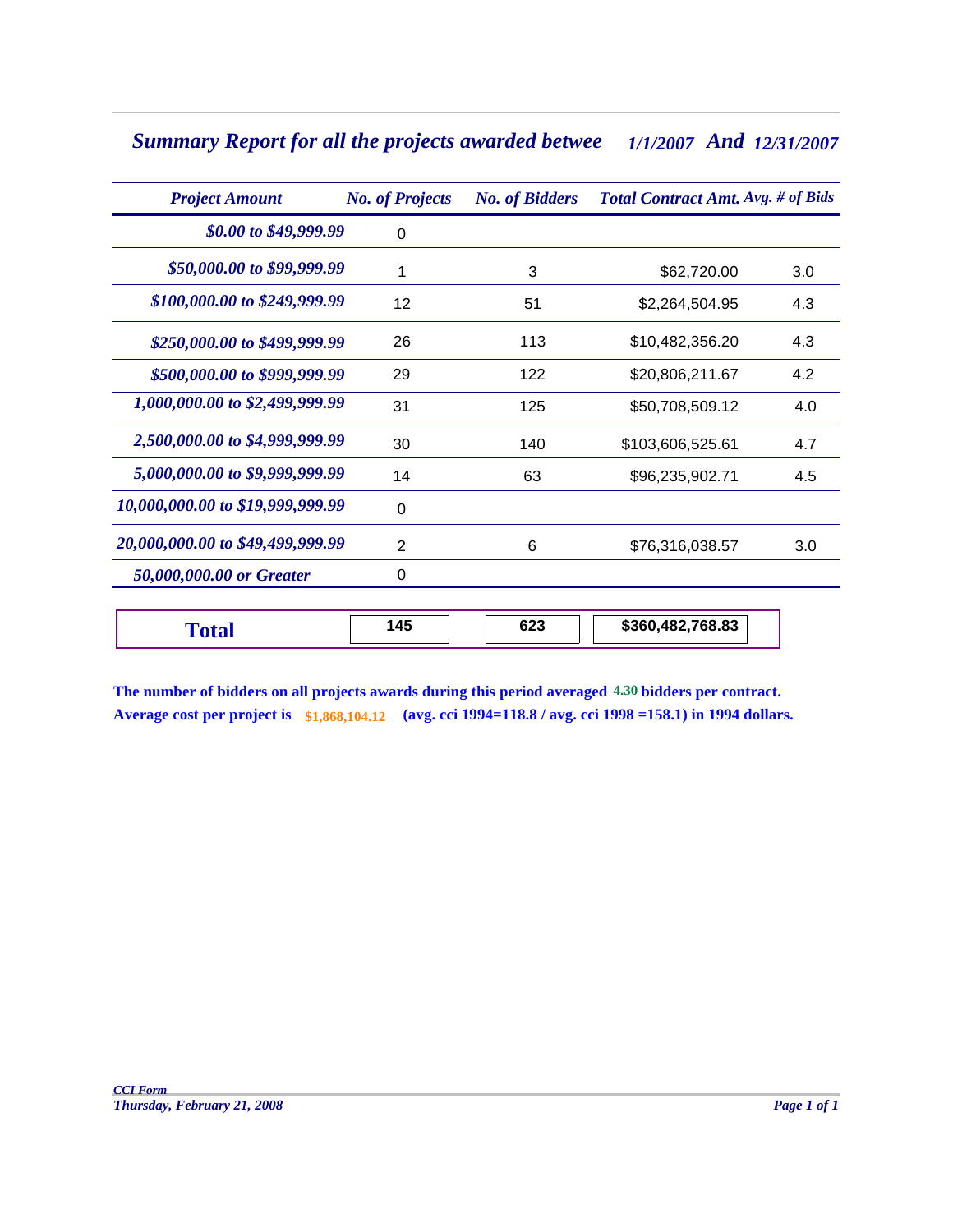| <b>COLLITENIO</b>                                                                                                                                     | <b>UDLID</b>            | <b>TITOINI</b><br>1 <i>01 11 200 1</i> | TO <i>IEIJIIE</i> UVI        |                   |              |
|-------------------------------------------------------------------------------------------------------------------------------------------------------|-------------------------|----------------------------------------|------------------------------|-------------------|--------------|
| <b>ITEM CODE</b>                                                                                                                                      | # OF ITEM               | <b>QUANTITY</b>                        | <b>PRICE</b>                 | <b>UNIT PRICE</b> | <b>INDEX</b> |
| 203-00000 To 203-00060<br>203-00062 To 203-00210<br>203-00400 To 203-00500                                                                            | 15                      | English (CY)<br>84,689.00              | \$1,504,452.19               | \$17.76           |              |
| 203-01020 To 203-01030<br>209-00000 To 209-00050                                                                                                      | 0                       | Metric (CM)<br>0.00                    | \$0.00                       | \$0.00            |              |
| <b>UNCLASSIFIED EXCAV (CIP)</b>                                                                                                                       | 15                      | 84,689.00CY                            | \$1,504,452.19               | \$17.76           | 719.0        |
| 403-00720,<br>403-01000,<br>403-02000,<br>403-01010,<br>403-09121 To 403-09500                                                                        | 41                      | English (TON)<br>44,541.85             | \$4,616,114.28               | \$103.64          |              |
| 403-31300 To 403 36447<br>403-91401 To 403-95353<br>411-03100 To 411-03355<br>411-10010 To 411-90010 (Gal/Lit)<br>Gallon & Liter are converted to Ton | 0                       | Metric (MT)<br>0.00                    | \$0.00                       | \$0.00            |              |
| HOT MIX ASPHALT (H_A)                                                                                                                                 | 41                      | 44,541.85 T                            | \$4,616,114.28               | \$103.64          | 448.2        |
| 412-00000 To 412-00050                                                                                                                                | $\overline{\mathbf{2}}$ | English (SY)<br>2,526.69               | \$247,936.00                 | \$98.13           |              |
| 412-00700 To 412-01352<br>412-03000 To 412-03000                                                                                                      | 0                       | Metric (SM)<br>0.00                    | \$0.00                       | \$0.00            |              |
| <b>CONCRETE PAVEMENT (9")</b>                                                                                                                         | $\overline{2}$          | 2,526.69SY                             | \$247,936.00                 | \$98.13           | 734.6        |
|                                                                                                                                                       |                         |                                        | <b>SURFACING TOTAL INDEX</b> |                   | 476.8        |
| 509-00000 To 509-00000                                                                                                                                | 3                       | English (LB)<br>135,728.00             | \$800,329.50                 | \$5.90            |              |
|                                                                                                                                                       | 0                       | Metric (KG)<br>0.00                    | \$0.00                       | \$0.00            |              |
| <b>STRUCTURAL STEEL</b>                                                                                                                               | 3                       | 135,728.00 <sup>LB</sup>               | \$800,329.50                 | \$5.90            | 691.1        |
| 601-01022 To 601-01022                                                                                                                                | 13                      | English (CY)<br>2,894.60               | \$1,630,793.45               | \$563.39          |              |
| 601-01030 To 601-01060<br>601-03030 To 601-05064                                                                                                      | 0                       | Metric (CM)<br>0.00                    | \$0.00                       | \$0.00            |              |
| <b>STRUCTURAL CONCRETE</b>                                                                                                                            | 13                      | $2,894.60^{\text{CY}}$                 | \$1,630,793.45               | \$563.39          | 259.3        |
| 602-00000 To 602-00000                                                                                                                                | 13                      | English (LB)<br>479,804.00             | \$490,233.08                 | \$1.02            |              |
| 602-00020 To 602-00020                                                                                                                                | 0                       | Metric (KG)<br>0.00                    | \$0.00                       | \$0.00            |              |
| <b>REINFORCING STEEL</b>                                                                                                                              | 13                      | 479,804.00LB                           | \$490,233.08                 | \$1.02            | 249.2        |
|                                                                                                                                                       |                         |                                        |                              |                   |              |

### **CCI ITEMS USED FROM 10/1/2007 TO 12/31/2007**

**STRUCTURAL TOTAL INDEX 345.1**

**COMPOSITE INDEX = 478.4**

**Sum of the 6 categories cost = \$9,289,858.50**

**HBP Unit Price per CY = \$205.20 Concrete Pavement Unit Price per CY = \$392.51**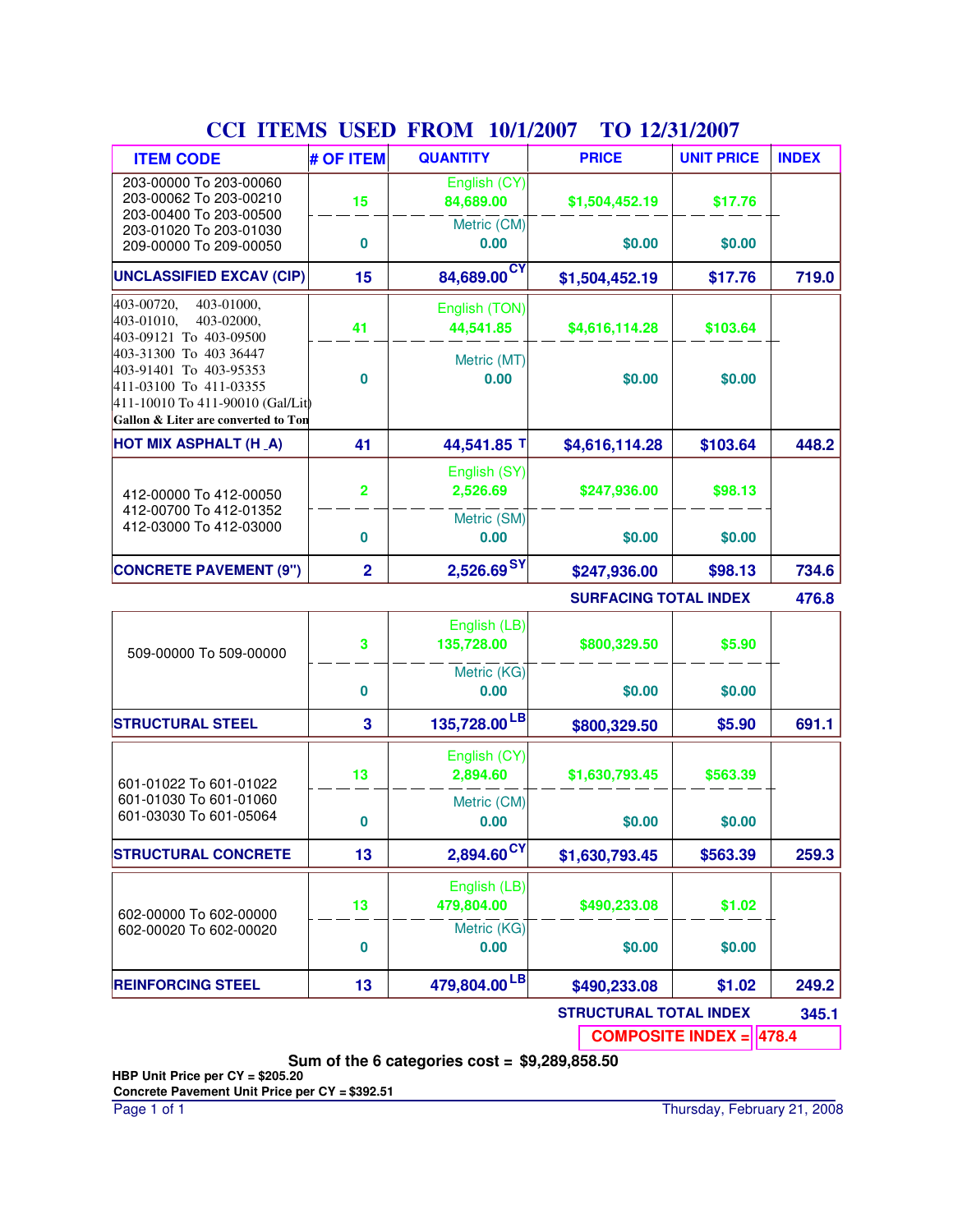| <b>COL TTERNO</b>                                                                                                                                     | <b>UDLID</b>   | <b>TITOINI</b><br>17 17 200 T | 1 V 14/J1/4007                |                   |              |  |
|-------------------------------------------------------------------------------------------------------------------------------------------------------|----------------|-------------------------------|-------------------------------|-------------------|--------------|--|
| <b>ITEM CODE</b>                                                                                                                                      | # OF ITEM      | <b>QUANTITY</b>               | <b>PRICE</b>                  | <b>UNIT PRICE</b> | <b>INDEX</b> |  |
| 203-00000 To 203-00060<br>203-00062 To 203-00210                                                                                                      | 85             | English (CY)<br>1,550,532.00  | \$11,130,444.50               | \$7.18            |              |  |
| 203-00400 To 203-00500<br>203-01020 To 203-01030<br>209-00000 To 209-00050                                                                            | 0              | Metric (CM)<br>0.00           | \$0.00                        | \$0.00            |              |  |
| <b>UNCLASSIFIED EXCAV (CIP)</b>                                                                                                                       | 85             | 1,550,532.00 <sup>CY</sup>    | \$11,130,444.50               | \$7.18            | 290.5        |  |
| 403-00720,<br>403-01000,<br>403-01010,<br>403-02000.<br>403-09121 To 403-09500                                                                        | 282            | English (TON)<br>1,408,926.03 | \$93,812,713.91               | \$66.58           |              |  |
| 403-31300 To 403 36447<br>403-91401 To 403-95353<br>411-03100 To 411-03355<br>411-10010 To 411-90010 (Gal/Lit)<br>Gallon & Liter are converted to Ton | 0              | Metric (MT)<br>0.00           | \$0.00                        | \$0.00            |              |  |
| HOT MIX ASPHALT (H A)                                                                                                                                 | 282            | 1,408,926.03 T                | \$93,812,713.91               | \$66.58           | 287.9        |  |
| 412-00000 To 412-00050                                                                                                                                | 26             | English (SY)<br>791,983.11    | \$29,907,331.00               | \$37.76           |              |  |
| 412-00700 To 412-01352<br>412-03000 To 412-03000                                                                                                      | 0              | Metric (SM)<br>0.00           | \$0.00                        | \$0.00            |              |  |
| <b>CONCRETE PAVEMENT (9")</b>                                                                                                                         | 26             | 791,983.11 <sup>SY</sup>      | \$29,907,331.00               | \$37.76           | 282.7        |  |
|                                                                                                                                                       |                |                               | <b>SURFACING TOTAL INDEX</b>  |                   |              |  |
| 509-00000 To 509-00000                                                                                                                                | 7              | English (LB)<br>1,736,504.00  | \$2,423,261.00                | \$1.40            |              |  |
|                                                                                                                                                       | 0              | Metric (KG)<br>0.00           | \$0.00                        | \$0.00            |              |  |
| <b>STRUCTURAL STEEL</b>                                                                                                                               | $\overline{7}$ | 1,736,504.00 <sup>LB</sup>    | \$2,423,261.00                | \$1.40            | 163.6        |  |
| 601-01022 To 601-01022                                                                                                                                | 50             | English (CY)<br>28,754.10     | \$15,707,965.49               | \$546.29          |              |  |
| 601-01030 To 601-01060<br>601-03030 To 601-05064                                                                                                      | 0              | Metric (CM)<br>0.00           | \$0.00                        | \$0.00            |              |  |
| <b>STRUCTURAL CONCRETE</b>                                                                                                                            | 50             | 28,754.10 <sup>CY</sup>       | \$15,707,965.49               | \$546.29          | 251.4        |  |
| 602-00000 To 602-00000                                                                                                                                | 57             | English (LB)<br>6,183,734.30  | \$6,228,418.80                | \$1.01            |              |  |
| 602-00020 To 602-00020                                                                                                                                | 0              | Metric (KG)<br>0.00           | \$0.00                        | \$0.00            |              |  |
| <b>REINFORCING STEEL</b>                                                                                                                              | 57             | 6,183,734.30 $\textsf{^{LB}}$ | \$6,228,418.80                | \$1.01            | 245.7        |  |
|                                                                                                                                                       |                |                               | <b>CTDUCTUDAL TOTAL INDEV</b> |                   |              |  |

### **CCI ITEMS USED FROM TO 1/1/2007 12/31/2007**

**STRUCTURAL TOTAL INDEX 232.4**

**COMPOSITE INDEX = 271.1** 

**Sum of the 6 categories cost = \$159,210,134.70**

**HBP Unit Price per CY = \$131.84 Concrete Pavement Unit Price per CY = \$151.05**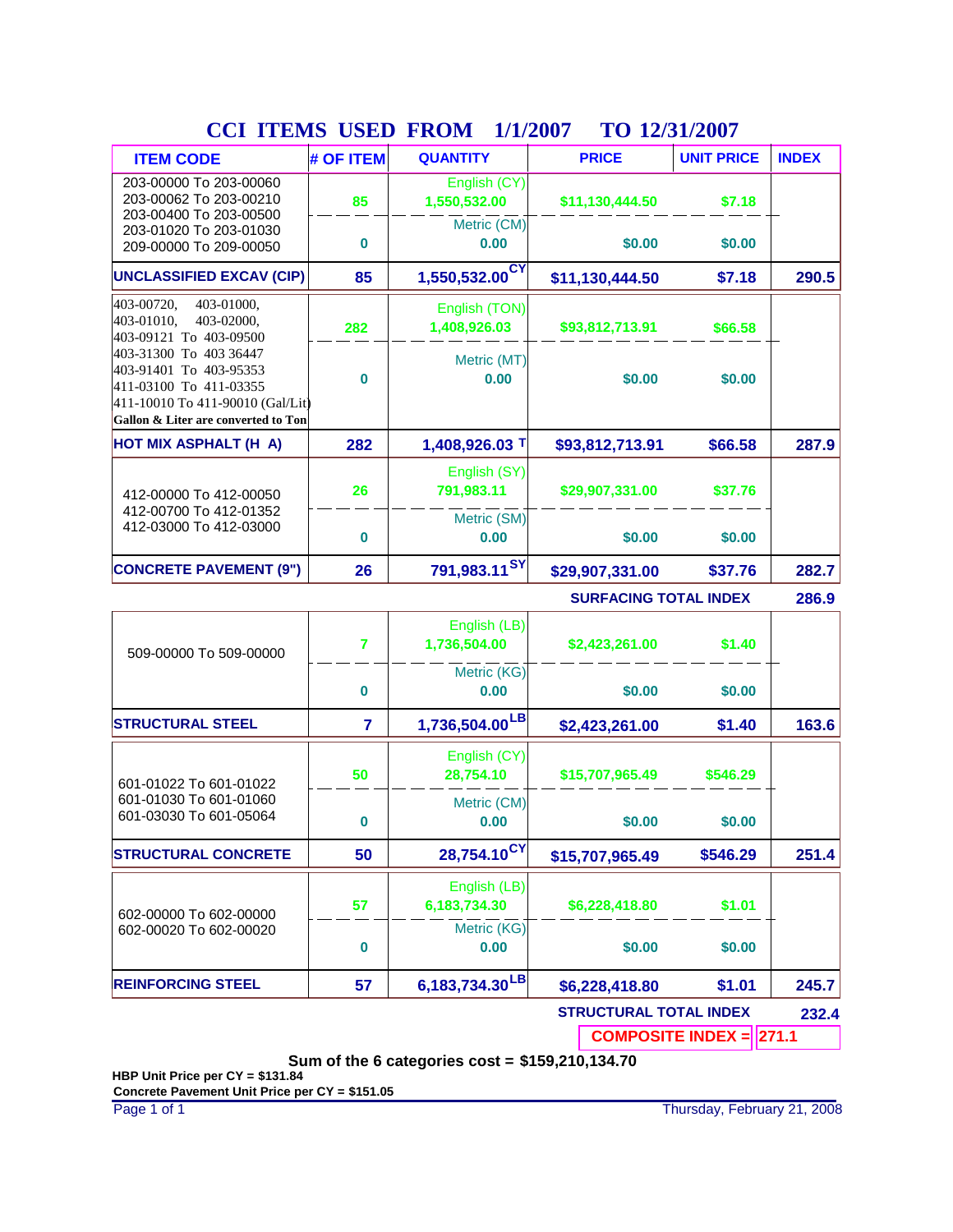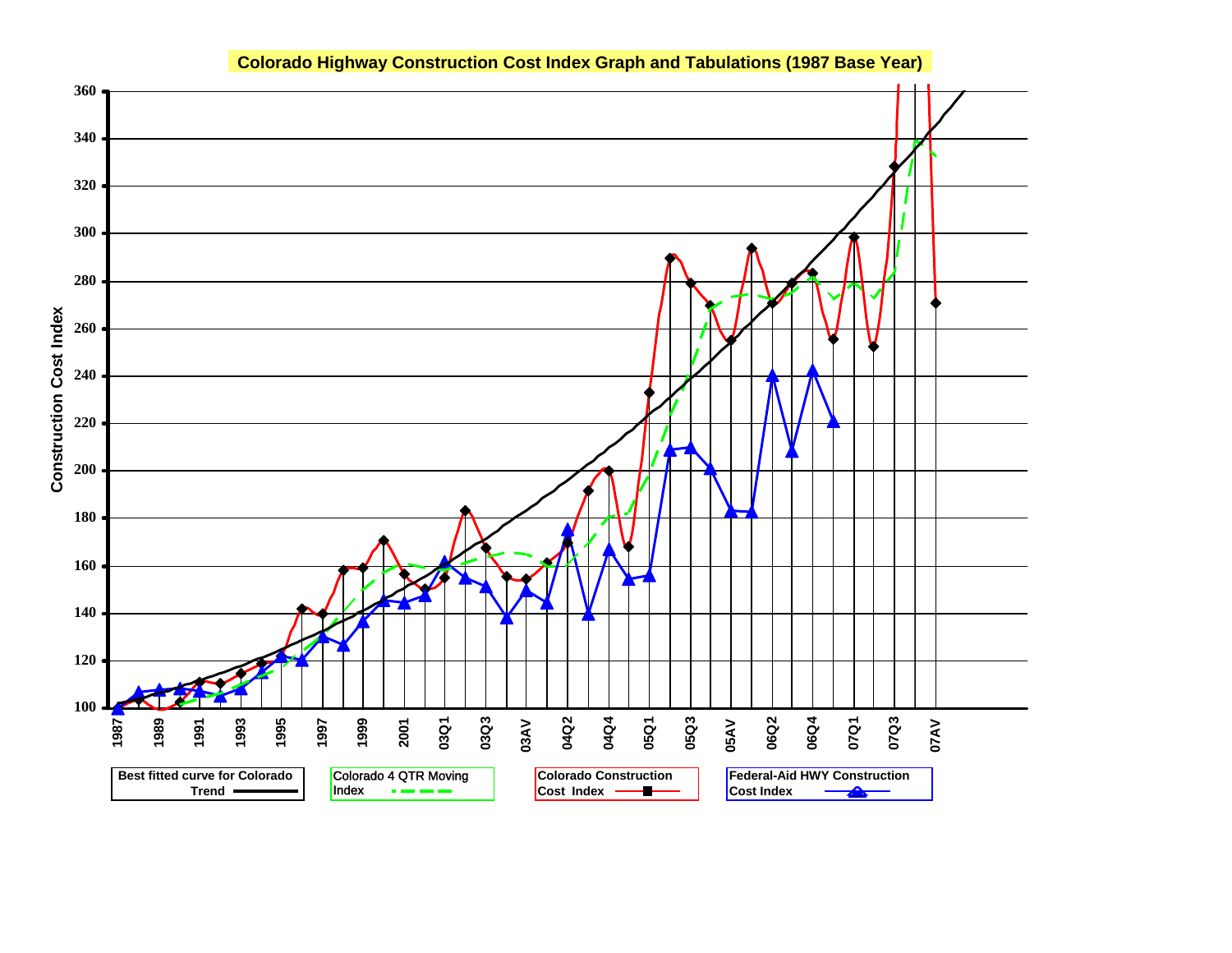| <b>YEAR</b>  | QTR.         | <b>Earthwork</b><br><b>Bid Price</b> |                       | Asph. Pavement<br><b>Bid Price</b> |                       | <b>Concrete Pavement</b><br><b>Bid Price</b> |                       | <b>Surfacing</b>      | <b>Structural Concrete</b><br><b>Bid Price</b> |                       | <b>Reinforcing Steel</b><br><b>Bid Price</b> | <b>Index</b>   | <b>Structural Steel</b><br><b>Bid Price</b> |                       |                       | Structural Composite  |
|--------------|--------------|--------------------------------------|-----------------------|------------------------------------|-----------------------|----------------------------------------------|-----------------------|-----------------------|------------------------------------------------|-----------------------|----------------------------------------------|----------------|---------------------------------------------|-----------------------|-----------------------|-----------------------|
| 1987         | 1987         | \$2.47                               | <b>Index</b><br>100.0 | \$23.17                            | <b>Index</b><br>100.0 | \$13.36                                      | <b>Index</b><br>100.0 | <b>Index</b><br>100.0 | \$217.32                                       | <b>Index</b><br>100.0 | \$0.41                                       | 100.0          | \$0.85                                      | <u>Index</u><br>100.0 | <b>Index</b><br>100.0 | <b>Index</b><br>100.0 |
| 1988         | 1988         | \$2.92                               | 118.                  | \$23.88                            | 103.0                 | \$13.84                                      | 103.6                 | 103.1                 | \$195.02                                       | 89.7                  | \$0.45                                       | 110.7          | \$0.89                                      | 104.                  | 96.7                  | 103.7                 |
| 1989         | 1989         | \$2.57                               | 103.9                 | \$23.67                            | 102.2                 | \$11.65                                      | 87.2                  | 100.6                 | \$199.41                                       | 91.8                  | \$0.40                                       | 97.8           | \$0.88                                      | 103.5                 | 95.3                  | 99.6                  |
| 1990         | 1990         | \$2.78                               | 112.5                 | \$23.98                            | 103.5                 | \$15.09                                      | 113.0                 | 104.5                 | \$190.86                                       | 87.8                  | \$0.37                                       | 90.8           | \$0.99                                      | 116.0                 | 94.1                  | 102.7                 |
| 1991         | 1991         | \$3.31                               | 133.8                 | \$26.25                            | 113.3                 | \$16.03                                      | 120.0                 | 114.0                 | \$195.43                                       | 89.9                  | \$0.38                                       | 93.1           | \$0.89                                      | 104.4                 | 93.5                  | 111.2                 |
| 1992         | 1992         | \$2.77                               | 112.3                 | \$26.20                            | 113.1                 | \$23.82                                      | 178.3                 | 119.8                 | \$216.87                                       | 99.8                  | \$0.36                                       | 87.9           | \$0.71                                      | 82.8                  | 94.0                  | 110.7                 |
| 1993         | 1993         | \$3.25                               | 131.4                 | \$27.74                            | 119.7                 | \$16.75                                      | 125.4                 | 121.3                 | \$212.43                                       | 97.7                  | \$0.37                                       | 90.7           | \$0.79                                      | 93.0                  | 95.3                  | 114.7                 |
| 1994         | 1994         | \$3.56                               | 144.2                 | \$28.40                            | 122.6                 | \$18.78                                      | 140.6                 | 124.4                 | \$219.94                                       | 101.2                 | \$0.37                                       | 89.7           | \$0.67                                      | 78.8                  | 94.4                  | 118.8                 |
| 1995         | 1995         | \$3.41                               | 138.                  | \$30.25                            | 130.5                 | \$17.82                                      | 133.4                 | 130.8                 | \$211.29                                       | 97.2                  | \$0.39                                       | 94.0           | \$0.90                                      | 105.5                 | 98.3                  | 122.3                 |
| 1996         | 1996         | \$4.46                               | 180.                  | \$32.73                            | 141.3                 | \$19.22                                      | 143.9                 | 141.5                 | \$265.98                                       | 122.4                 | \$0.43                                       | 105.1          | \$1.09                                      | 128.5                 | 120.2                 | 141.7                 |
| 1997         | 1997         | \$4.24                               | 171.7                 | \$32.92                            | 142.7                 | \$21.39                                      | 160.7                 | 143.9                 | \$246.29                                       | 113.3                 | \$0.45                                       | 110.8          | \$1.01                                      | 117.9                 | 113.8                 | 139.6                 |
| 1998         | 1998         | \$4.89                               | 198.0                 | \$35.72                            | 154.2                 | \$26.54                                      | 198.7                 | 158.7                 | \$283.01                                       | 130.2                 | \$0.50                                       | 122.0          | (\$1.00)                                    | $-1.0$                | 128.2                 | 158.1                 |
| 1999         | 1999         | \$4.94                               | 199.8                 | \$35.23                            | 152.0                 | \$22.78                                      | 170.5                 | 153.9                 | \$310.56                                       | 142.9                 | \$0.54                                       | 132.0          | \$1.41                                      | 165.3                 | 145.3                 | 159.2                 |
| 2000         | 2000         | \$5.25                               | 212.6                 | \$40.02                            | 173.0                 | \$20.56                                      | 153.9                 | 170.8                 | \$346.82                                       | 159.6                 | \$0.47                                       | 115.2          | \$1.18                                      | 138.8                 | 146.8                 | 170.7                 |
| 2001         | 2001         | \$4.19                               | 169.5                 | \$38.67                            | 167.4                 | \$17.45                                      | 130.6                 | 163.2                 | \$303.22                                       | 139.5                 | \$0.50                                       | 120.9          | \$1.29                                      | 151.5                 | 138.4                 | 156.8                 |
| 2002         | 2002         | \$3.74                               | 151.3                 | \$37.99                            | 164.7                 | \$24.81                                      | 185.7                 | 166.2                 | \$285.35                                       | 131.3                 | \$0.50                                       | 121.3          | \$0.78                                      | 91.9                  | 121.4                 | 150.1                 |
| 2003         | 03Q1         | \$4.23                               | 171.2                 | \$36.48                            | 158.2                 | \$24.92                                      | 186.6                 | 160.4                 | \$283.25                                       | 130.4                 | \$0.57                                       | 137.9          | \$0.00                                      | 0. <sub>C</sub>       | 132.2                 | 155.2                 |
| 2003         | 03Q2         | \$10.00                              | 404.8                 | \$40.35                            | 174.9                 | \$43.68                                      | 327.0                 | 189.9                 | \$327.84                                       | 150.9                 | \$0.62                                       | 151.9          | \$0.31                                      | 36.3                  | 127.8                 | 183.2                 |
| 2003         | 03Q3         | \$4.64                               | 187.                  | \$41.05                            | 177.5                 | \$18.89                                      | 141.4                 | 173.5                 | \$336.84                                       | 155.0                 | \$0.58                                       | 140.5          | \$1.05                                      | 123.7                 | 145.7                 | 167.6                 |
| 2003         | 03Q4         | \$3.85                               | 155.7                 | \$40.10                            | 173.5                 | \$19.51                                      | 146.                  | 170.3                 | \$267.39                                       | 123.1                 | \$0.51                                       | 125.0          | \$0.00                                      | 0. <sub>C</sub>       | 123.5                 | 155.7                 |
| 2003         | 03AV         | \$4.42                               | 178.9                 | \$38.23                            | 165.7                 | \$20.91                                      | 156.6                 | 164.1                 | \$289.44                                       | 133.2                 | \$0.55                                       | 133.4          | \$0.72                                      | 84.7                  | 123.4                 | 154.4                 |
| 2004         | 04Q1         | \$3.94                               | 159.                  | \$36.03                            | 156.                  | \$31.13                                      | 233.0                 | 163.5                 | \$297.69                                       | 137.0                 | \$0.71                                       | 172.4          | \$1.78                                      | 208.9                 | 158.4                 | 161.3                 |
| 2004         | 04Q2         | \$5.84                               | 236.6                 | \$35.97                            | 155.9                 | \$28.42                                      | 212.8                 | 161.2                 | \$297.92                                       | 137.1                 | \$0.78                                       | 190.7          | \$1.13                                      | 132.9                 | 146.5                 | 169.6                 |
| 2004         | 04Q3         | \$4.38                               | 177.7                 | \$43.33                            | 188.0                 | \$27.59                                      | 206.5                 | 189.0                 | \$350.71                                       | 161.4                 | \$0.91                                       | 221.3          | \$2.70                                      | 316.3                 | 204.4                 | 191.6                 |
| 2004         | 04Q4         | \$7.39                               | 298.9                 | \$41.45                            | 179.2                 | \$40.01                                      | 299.5                 | 191.3                 | \$305.55                                       | 140.6                 | \$0.74                                       | 179.9          | \$0.00                                      | 0. <sub>C</sub>       | 150.1                 | 200.3                 |
| 2004         | 04AV         | \$4.60                               | 186.                  | \$37.43                            | 162.7                 | \$28.96                                      | 216.8                 | 167.2                 | \$323.50                                       | 148.9                 | \$0.83                                       | 202.7          | \$1.26                                      | 147.6                 | 159.0                 | 168.0                 |
| 2005         | 05Q1         | \$9.43                               | 381.                  | \$41.99                            | 182.3                 | \$60.10                                      | 449.9                 | 208.8                 | \$443.32                                       | 204.0                 | \$0.91                                       | 222.2          | \$1.10                                      | 128.9                 | 192.2                 | 233.3                 |
| 2005         | 05Q2         | \$16.07                              | 650.                  | \$44.19                            | 192.4                 | \$28.54                                      | 213.6                 | 193.1                 | \$540.39                                       | 248.7                 | \$0.98                                       | 240.0          | \$0.00                                      | 0. <sub>C</sub>       | 246.6                 | 289.8                 |
| 2005         | 05Q3         | \$9.74                               | 394.2                 | \$57.71                            | 249.5                 | \$34.29                                      | 256.7                 | 249.9                 | \$491.90                                       | 226.4                 | \$0.97                                       | 237.3          | \$3.50                                      | 410.2                 | 265.9                 | 279.3                 |
| 2005         | 05Q4         | \$12.52                              | 506.9                 | \$52.73                            | 228.4                 | \$56.18                                      | 420.5                 | 247.4                 | \$407.63                                       | 187.6                 | \$0.81                                       | 198.2          | \$0.97                                      | 113.7                 | 174.6                 | 269.7                 |
| 2005         | 05AV         | \$12.90                              | 522.0                 | \$44.17                            | 191.8                 | \$30.69                                      | 229.8                 | 194.7                 | \$508.77                                       | 234.1                 | \$0.96                                       | 232.9          | \$1.01                                      | 118.4                 | 210.4                 | 255.2                 |
| 2006         | 06Q1         | \$11.48                              | 464.6                 | \$54.99                            | 238.8                 | \$47.80                                      | 357.8                 | 249.7                 | \$566.84                                       | 260.9                 | \$1.22                                       | 296.5          | \$0.00                                      | 0. <sub>C</sub>       | 269.5                 | 293.8                 |
| 2006         | 06Q2         | \$10.68                              | 432.4                 | \$58.85                            | 255.7                 | \$28.40                                      | 212.6                 | 249.7                 | \$426.20                                       | 196.1                 | \$1.11                                       | 271.4          | \$1.93                                      | 226.7                 | 216.8                 | 270.9                 |
| 2006         | 06Q3         | \$7.03                               | 284.7                 | \$74.90                            | 323.5                 | \$26.79                                      | 200.6                 | 310.6                 | \$439.17                                       | 202.1                 | \$0.91                                       | 222.3          | \$0.00                                      | 0. <sub>C</sub>       | 207.0                 | 279.4                 |
| 2006         | 06Q4         | \$6.20                               | 251.                  | \$67.40                            | 291.4                 | \$45.03                                      | 337.7                 | 295.6                 | \$387.04                                       | 178.1                 | \$0.79                                       | 191.9          | \$5.70                                      | 667.6                 | 280.3                 | 283.4                 |
| 2006         | 06AV         | \$7.54                               | 305.7                 | \$59.61                            | 258.4                 | \$33.79                                      | 253.0                 | 256.8                 | \$430.27                                       | <b>198.0</b>          | \$0.92                                       | 223.5          | \$2.62                                      | 306.9                 | 225.1                 | 255.5                 |
| 2007         | 07Q1         | \$9.68                               | 391.6                 | \$63.57                            | 274.9                 | \$54.18                                      | 405.6                 | 287.8                 | \$564.69                                       | 259.9                 | \$1.41                                       | 343.2          | \$1.75                                      | 205.1                 | 264.8                 | 298.6                 |
| 2007         | 07Q2         | \$5.99                               | 242.5                 | \$67.30                            | 290.9                 | \$38.03                                      | 284.7                 | 289.9                 | \$468.58                                       | 215.6                 | \$0.89                                       | 217.7          | \$0.85                                      | 99.8                  | 192.5                 | 252.5                 |
| 2007         | 07Q3<br>07Q4 | \$10.32                              | 417.6                 | \$81.60                            | 352.9                 | \$28.59                                      | 214.0                 | 338.0                 | \$588.03                                       | 270.6                 | \$1.06                                       | 258.9          | \$2.00                                      | 234.4                 | 261.0                 | 328.3                 |
| 2007<br>2007 | 07AV         | \$17.76<br>\$7.18                    | 719.0<br>290.5        | \$103.64<br>\$66.58                | 448.2<br>287.9        | \$98.13<br>\$37.76                           | 734.6<br>282.7        | 476.8<br>286.9        | \$563.39<br>\$546.29                           | 259.3<br>251.4        | \$1.02<br>\$1.01                             | 249.2<br>245.7 | \$5.90<br>\$1.40                            | 691.1<br>163.6        | 345.1<br>232.4        | 478.4<br>271.1        |
|              |              |                                      |                       |                                    |                       |                                              |                       |                       |                                                |                       |                                              |                |                                             |                       |                       |                       |
|              |              |                                      |                       |                                    |                       | <b>View Annual/Qtr</b>                       |                       |                       | <b>View Tabular Report</b>                     |                       |                                              |                |                                             |                       |                       |                       |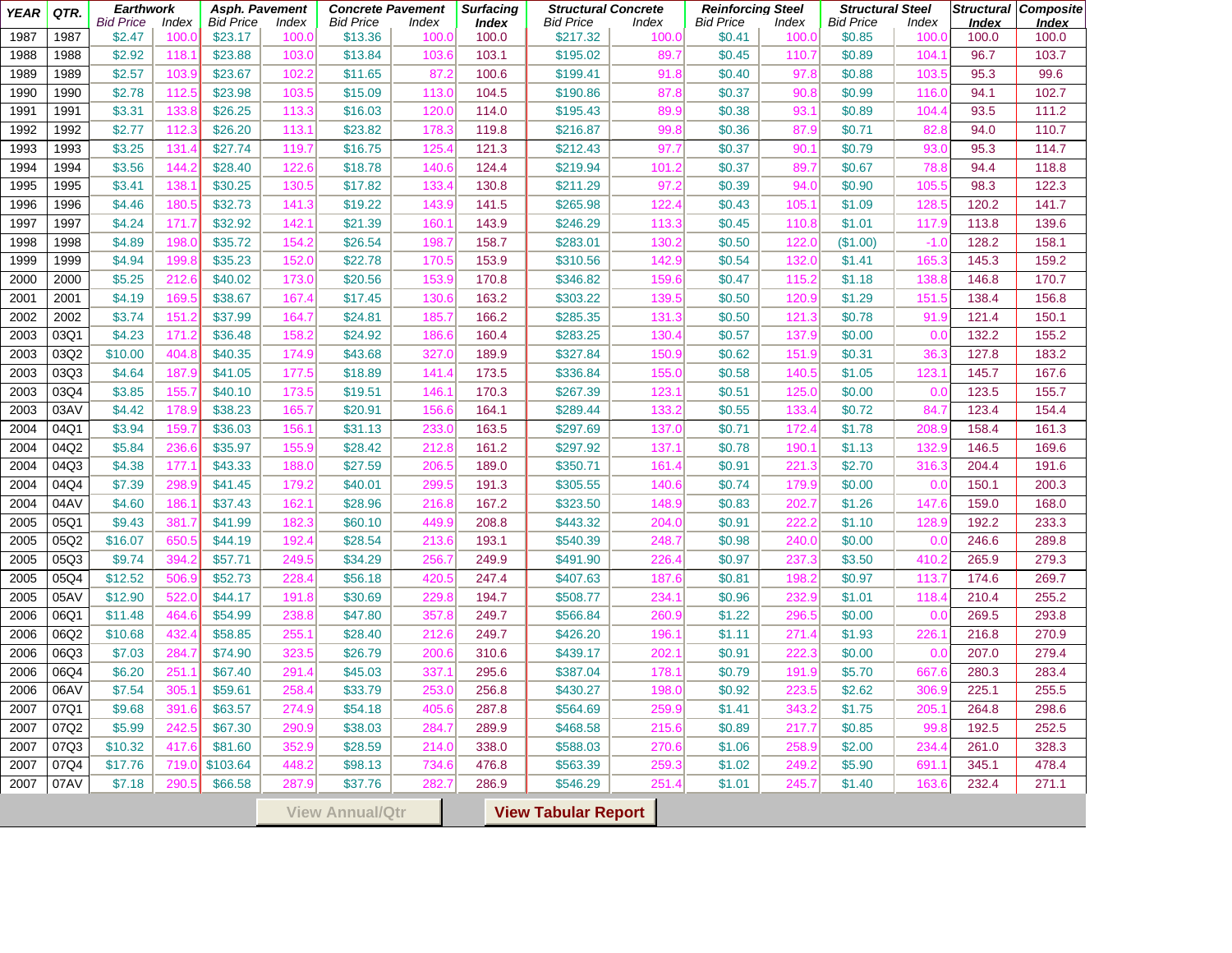

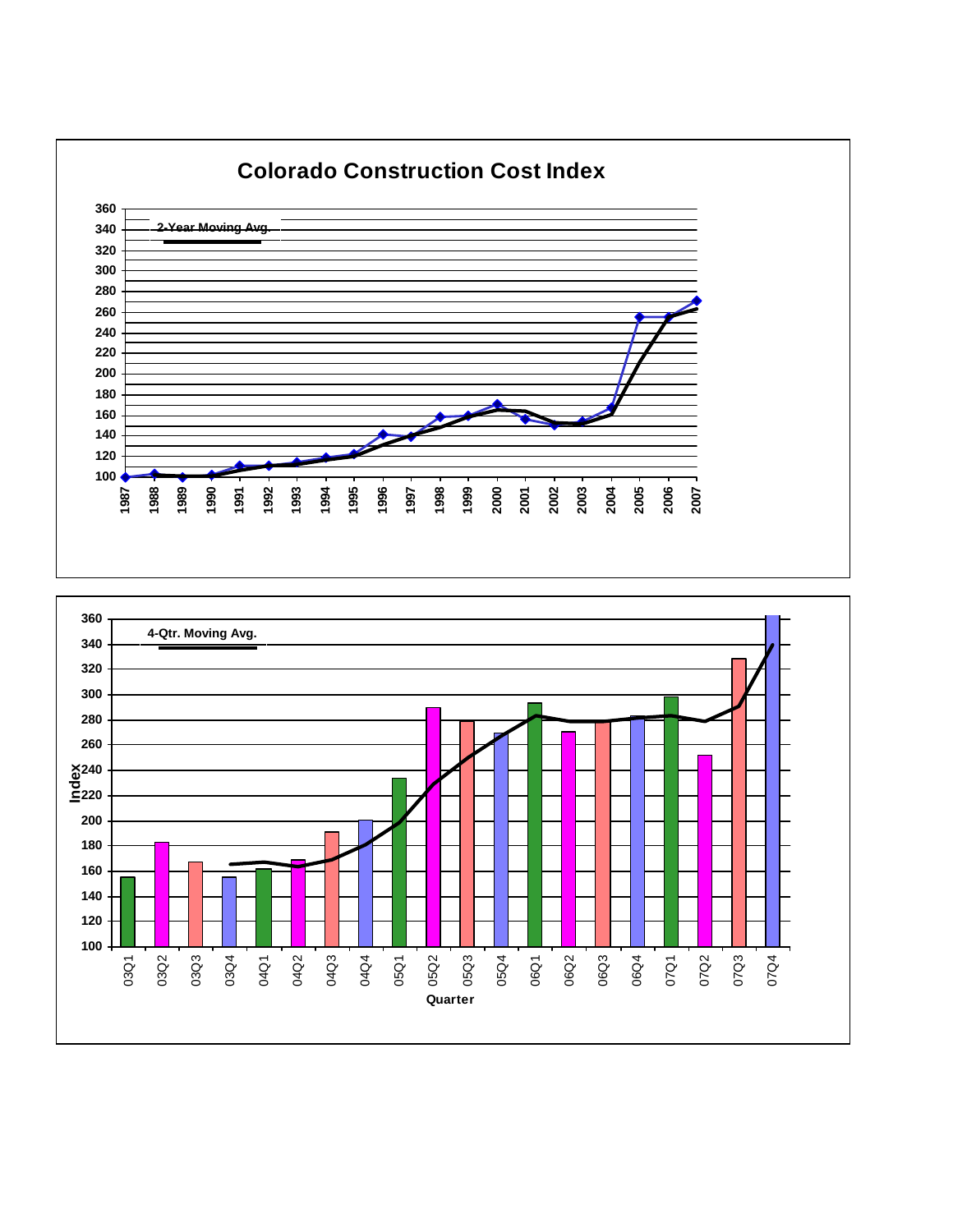### Comments:

This Colorado Construction Cost Index is composed of six indicator items and based on bid prices relative to the unit prices of 1987 (unit index=100). The Index varies due to type and location of projects in addition overall economic conditions.

### Earthwork (Excavation and Embankment):

The average price was \$17.76 a cu. yd. which is up \$7.44 from the previous quarter. Fewer projects with large earthwork quantities were awarded this quarter.

### Hot Mix Asphalt:

The average price was \$103.64 a ton which is up \$21.04 from the previous quarter. In the fourth quarter fewer projects with large HMA quantities were awarded. In addition, diesel prices have continued to climb higher.

### Concrete Pavement:

The average price was \$98.13 a sq. yd. which is up \$69.54 from the previous quarter. Only two projects with very small concrete pavement quantities were awarded in the fourth quarter.

### Structural Steel:

The average price was \$5.90 a lb. which is up \$3.90 from the previous quarter. Athough one of the three projects awarded with structural steel item had relatively large quantity, it was a very complex project.

### Structural Concrete:

The average price was \$563.39 a cu. yd. which is down \$24.64 from the previous quarter. This corrected some of the sharp rise in this item in the third quarter due to projects with smaller structural concrete quantities..

### Reinforcing Steel:

.

The average price was \$1.02 a lb which is down \$0.04 from the previous quarter. This corrected some of the sharp rise in this item in the third quarter due to projects with smaller reinforcing steel quantities.

### ADDITIONAL INFORMATION:

For the 4th quarter, the category indices showing an increase were Earthwork, Hot Mix Asphalt,

Concrete Pavement, and Structural Steel. The category indices showing a decrease was Structural

Concrete and Reinforcing Steel.

Engineering Estimate and Market Analysis (EEMA) believes the third and fourth quarter CCI data are exaggerated to the upside due to the relatively small number of total projects awarded and the relatively small size of the average projects. The 4-quarter moving average, which smoothes out the short term swings, is at around 339.5, which is more in line with actual market conditions.